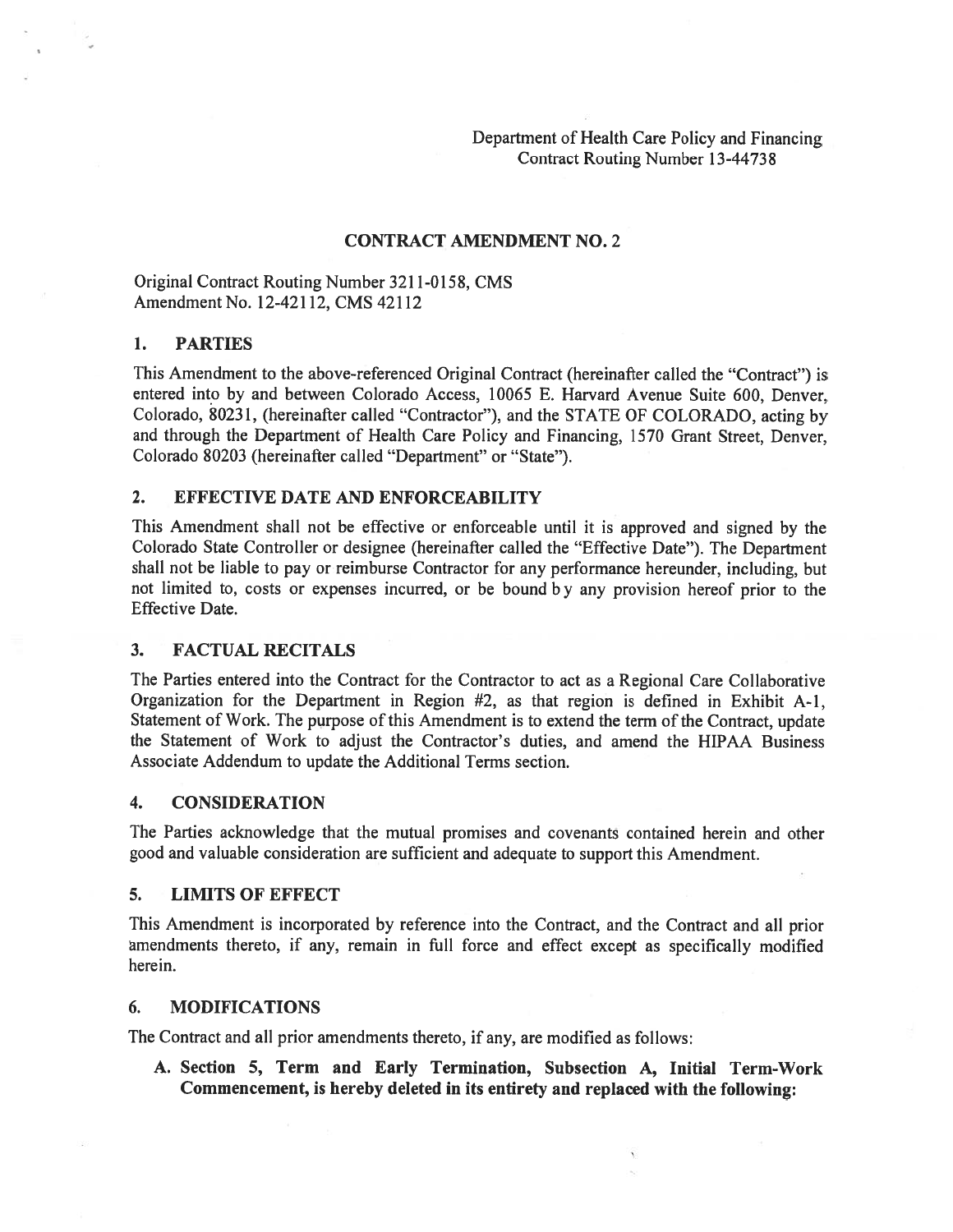A. The Parties' respective performances under this Contract shall commence on the the Effective Date. This Contract shall expire on June 30, 2013, unless sooner terminated or further extended as specified elsewhere herein.

## B. HIPAA Business Associate Addendum, Attachment A, Section 6, Additional Terms, is hereby deleted in its entirety and replaced with the following:

The Contractor shall notify the Department, in writing, thirty (30) days prior to executing <sup>a</sup> contract with <sup>a</sup> subcontractor which meets the definition of business associate under HIPAA. The contract with the subcontractor shall include the provision of <sup>a</sup> business associate agreement (BAA) which outlines the necessary safeguards that the subcontractor must have in <sup>p</sup>lace to protect confidentiality, integrity and availability of Department PHI. The Department retains the right to request <sup>a</sup> copy of the subcontractor's information security <sup>p</sup>lan at any time.

The Contractor is expected to coordinate care and services with BHOs, SEPs, and any other business associate of the Department that is contracted with the State to provide health care services, support services, case management, and/or care coordination to Medicaid recipients as part of the ACC. The Contractor is expected to share data with these entities necessary to perform comprehensive care coordination as outlined in the Contract. Only the minimum dataset necessary to effectuate the task or goals may be shared with these entities.

## C. Exhibit A-i, Section 3.2, Client Contact Responsibilities, Subsection 3.2.3, is hereby deleted in its entirety and replaced with the following:

3.2.3 The Contractor shall assist any RCCO member who contacts the Contractor, including RCCO members not in the Contractor's region who need assistance with contacting his/her PCMP and/or RCCO. The Department will provide data to the RCCO on all ACC members for this purpose. If the member does not have <sup>a</sup> PCMP, the Contractor shall assist the client in identifying <sup>a</sup> PCMP and making that selection with the enrollment broker.

## D. Exhibit A-1, Section 7.2, Expansion Phase Performance Metrics, Subsection 7.2.2, is hereby deleted in its entirety and replaced with the following:

7.2.2. The Department will use three performance targets to measure the Contractor during the first year of the Expansion Phase. The three performance targets will be Emergency Room Visits per 1,000 Full Time Enrollees (FTE5), Hospital Readmissions per 1,000 FTEs, and Outpatient Service Utilization of MRIs and CT Scans per 1,000 FTEs. The performance target goals will be the same as those described in the Section 9.2, Incentive Payments. The baseline for all performance targets listed in the following table shall be calculated based on the most recently available twelve (12) month period by the Department utilizing methodology that is fully disclosed to the Contractor in advance, with opportunity for consideration of comments submitted by the Contractor prior to finalization of the methodology by the Department.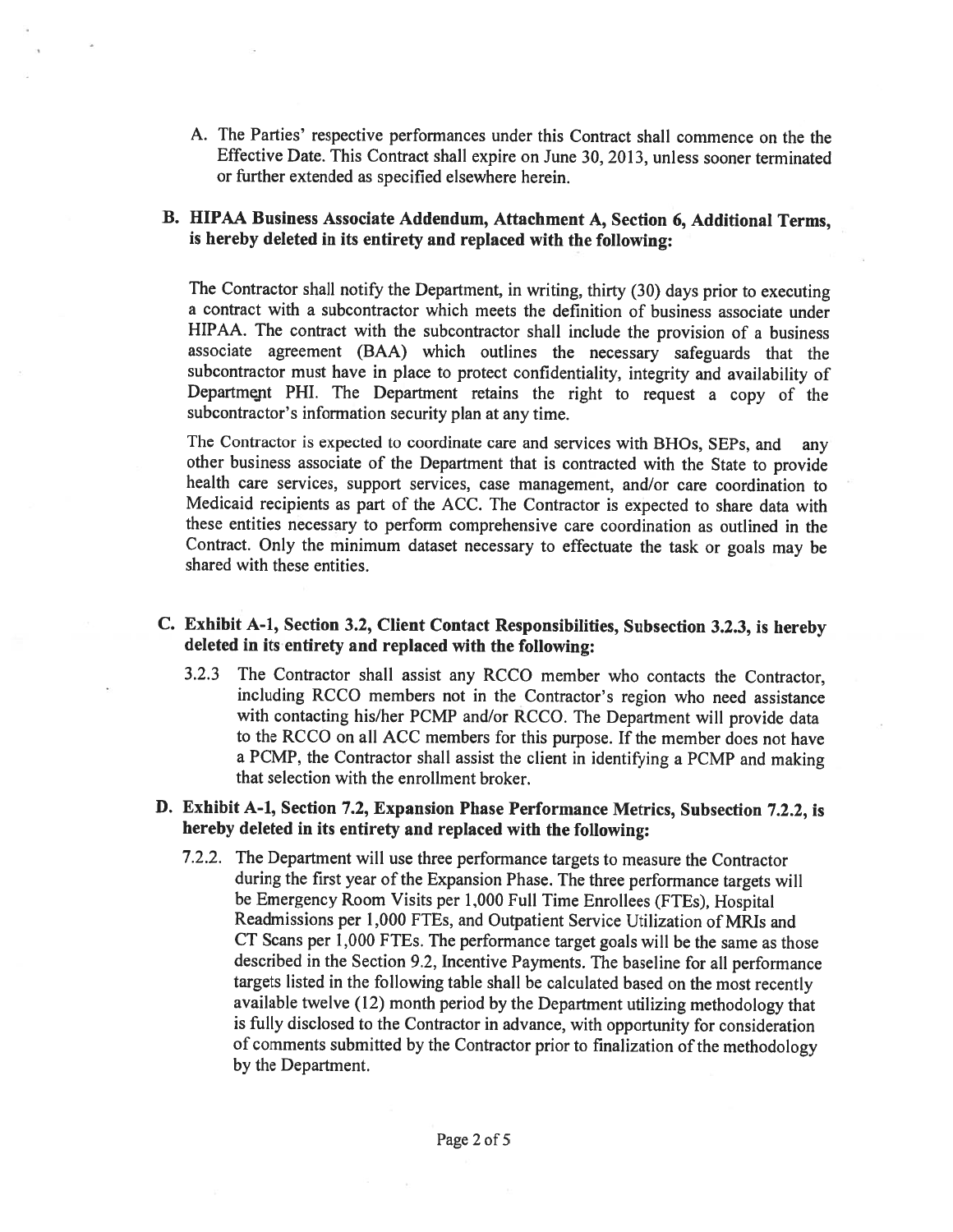- E. Exhibit A-i, Section 7.4, Feedback and Innovation, Subsection 7.4.1.6.1 and Subsection 7.4.1.6.2. are hereby deleted in their entirety and replaced with the following:
	- 7.4.6.1 DELIVERABLE: Posted meeting minutes, meeting information for upcoming meetings, and the name and direct <sup>p</sup>hone number of <sup>a</sup> contact person on the Contractor's website.
	- 7.4.6.2 DUE: Ten (10) business days from the date of the meeting.
- F. Exhibit A-i, Section 9.2, Incentive Payment Program, Subsection 9.2.2.1, Incentive Payment Table, is hereby deleted in its entirety and replaced with the following:

|  | <b>Measurement Area</b>                                             | <b>Performance Target</b><br><b>Percentage Improvement</b>                                                                                        | <b>Total Incentive Payment</b>                                         |
|--|---------------------------------------------------------------------|---------------------------------------------------------------------------------------------------------------------------------------------------|------------------------------------------------------------------------|
|  | A. Emergency Room Visits<br>per 1,000 Full Time<br>Enrollees (FTEs) | Level 1 Target: Total Emergency<br>Room Visits reduced at least 1.0%<br>and less than 5.0% below baseline                                         | Level 1 Target: 66% of the Full<br>Amount                              |
|  |                                                                     | Level 2 Target: Total Emergency<br>Room Visits reduced between 5.0%                                                                               | Level 2 Target: 100% of the Full<br>Amount                             |
|  |                                                                     | or more below baseline                                                                                                                            | Full Amount: \$0.33 PMPM                                               |
|  | B. Hospital Re-admissions<br>per 1,000 FTEs                         | Level 1 Target: Total Hospital Re-<br>admissions reduced at least 1.0%<br>and less than 5.0% below baseline                                       | Level 1 Target: 66% of the Full<br>Amount                              |
|  |                                                                     | Level 2 Target: Total Hospital Re-<br>admissions reduced between 5.0%<br>or more below baseline                                                   | Level 2 Target: 100% of the Full<br>Amount<br>Full Amount: \$0.33 PMPM |
|  | C. Outpatient Service                                               | <b>Level 1 Target: Total Outpatient</b><br>Service Utilization of MRIs and CT<br>scans reduced at least 1.0% and less<br>than 5.0% below baseline | Level 1 Target: 66% of the Full<br>Amount                              |
|  | Utilization of MRIs and                                             |                                                                                                                                                   | Level 2 Target: 100% of the Full                                       |
|  | CT scans per 1,000 FTEs                                             | Level 2 Target: Total Outpatient<br>Service Utilization of MRIs and CT                                                                            | Amount                                                                 |
|  |                                                                     | scans reduced between 5.0% or<br>more below baseline                                                                                              | Full Amount: \$0.33 PMPM                                               |

#### 9.2.2.1. Incentive Payment Table

### 7. START DATE

This Amendment shall take effect on the later of its Effective Date or July 1, 2012.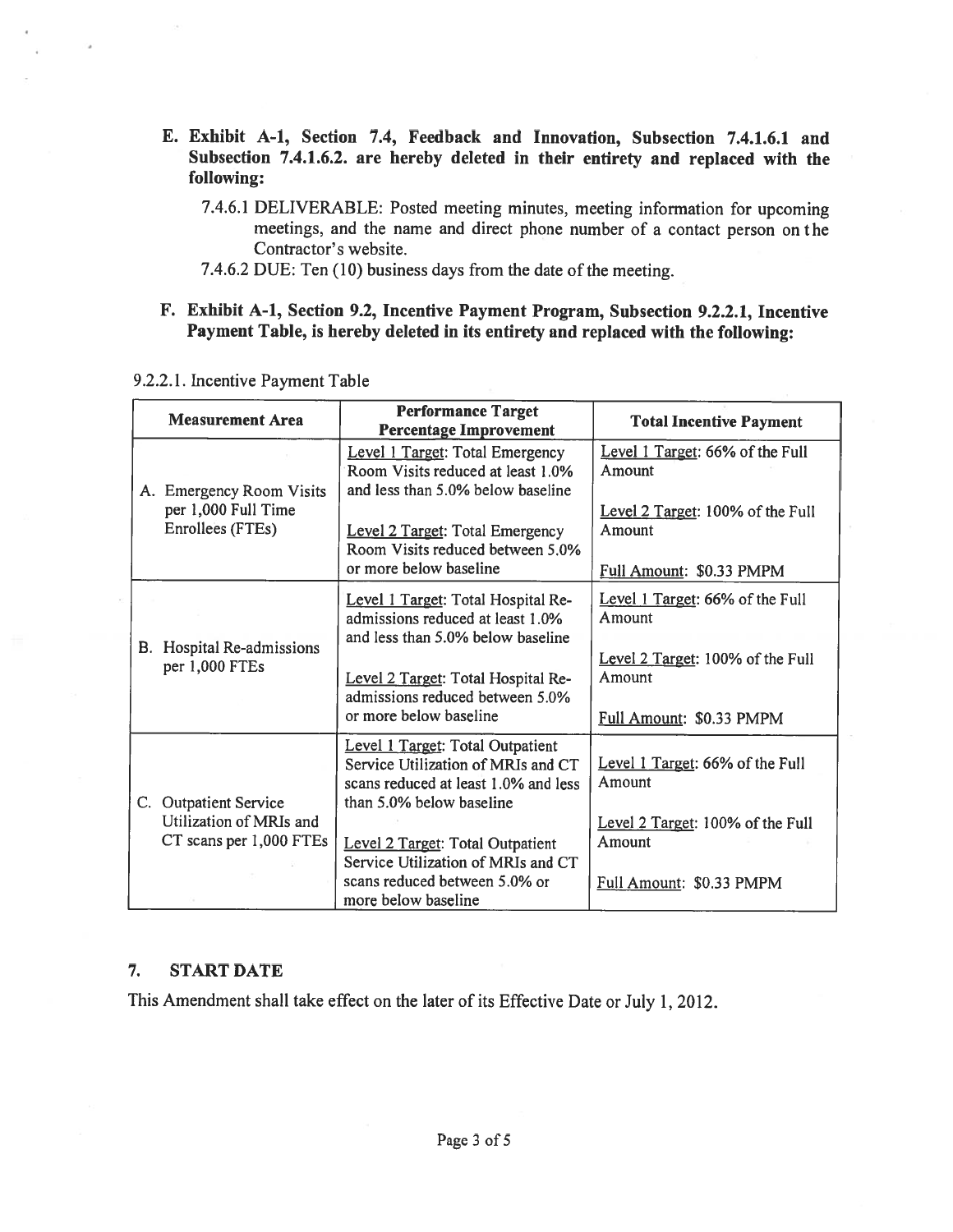## 8. ORDER OF PRECEDENCE

Except for the Special Provisions and the HIPAA Business Associates Addendum, in the event<br>of any conflict, inconsistency, variance, or contradiction between the provisions of this<br>Amendment and any of the provisions of th

## 9. AVAILABLE FUNDS

Financial obligations of the state payable after the current fiscal year are contingent upon funds for that purpose being appropriated, budgeted, or otherwise made available to the Department by the federal government, sta

## REMAINDER OF THIS PAGE INTENTIONALLY LEFT BLANK